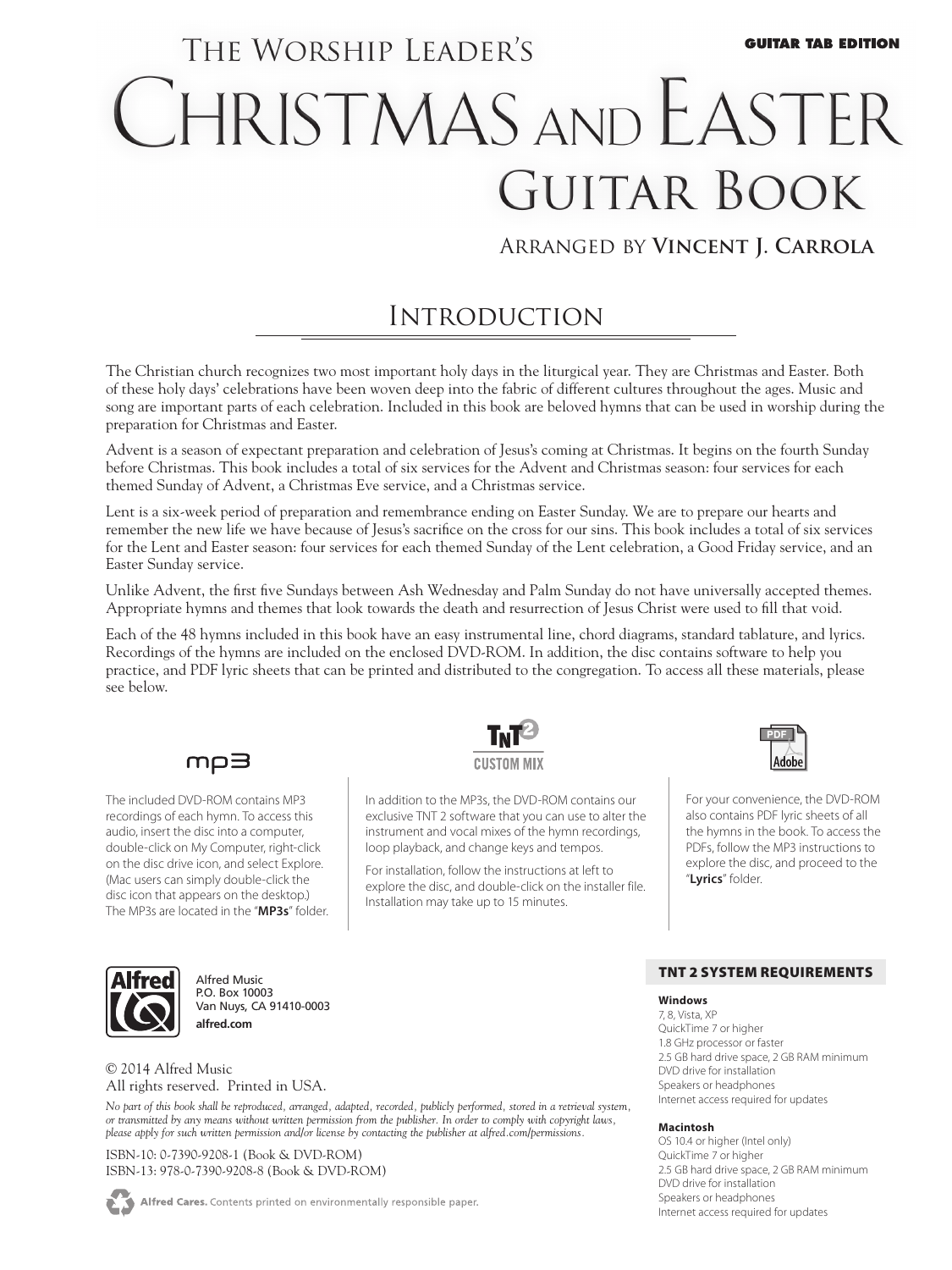# CONTENTS

| Title<br>Page                                | Title                                     | Page |
|----------------------------------------------|-------------------------------------------|------|
| Biography and Acknowledgments  88            | First Sunday of Lent Celebration 46       |      |
| First Sunday of Advent (Hope/Prophecy) 3     | O the Deep, Deep Love of Jesus  47        |      |
| O Come, O Come, Emmanuel  4                  |                                           |      |
|                                              |                                           |      |
| Lift Up Your Heads, Ye Mighty Gates 8        | What a Wonderful Savior!  52              |      |
|                                              | Second Sunday of Lent Celebration 53      |      |
| Second Sunday of Advent (Love/Bethlehem)  10 |                                           |      |
| Watchman, Tell Us of the Night 11            |                                           |      |
| O Come, All Ye Faithful  12                  |                                           |      |
| O Little Town of Bethlehem 14                | When I Survey the Wondrous Cross 60       |      |
|                                              | Third Sunday of Lent Celebration 61       |      |
| Third Sunday of Advent (Joy/Shepherds) 17    | Jesus Walked This Lonesome Valley 62      |      |
|                                              |                                           |      |
| Joyful, Joyful, We Adore Thee  20            |                                           |      |
|                                              | Lord, Who Throughout These Forty Days  65 |      |
| Angels, from the Realms of Glory 24          |                                           |      |
| Fourth Sunday of Advent (Peace/Angels) 25    |                                           |      |
| It Came upon the Midnight Clear  26          |                                           |      |
| I Heard the Bells on Christmas Day  27       |                                           |      |
| Good Christian Men, Rejoice 28               | Ride On! Ride On in Majesty!  70          |      |
| Let All Mortal Flesh Keep Silence<br>30      |                                           |      |
|                                              |                                           |      |
|                                              | Alas! And Did My Savior Bleed?  74        |      |
| Angels We Have Heard on High  34             |                                           |      |
|                                              | Throned Upon the Awful Tree  76           |      |
|                                              |                                           |      |
|                                              |                                           |      |
|                                              | Christ the Lord Is Risen Today  80        |      |
| Hark! The Herald Angels Sing 42              | Jesus Christ Is Risen Today  81           |      |
|                                              | The Day of Resurrection!  82              |      |
| The Birthday of a King  45                   |                                           |      |

| Title<br>Page                             |  |
|-------------------------------------------|--|
| First Sunday of Lent Celebration 46       |  |
| O the Deep, Deep Love of Jesus  47        |  |
|                                           |  |
| Grace Greater than Our Sin 50             |  |
| What a Wonderful Savior!  52              |  |
| Second Sunday of Lent Celebration 53      |  |
|                                           |  |
|                                           |  |
| Blessed Redeemer  58                      |  |
| When I Survey the Wondrous Cross 60       |  |
|                                           |  |
| Jesus Walked This Lonesome Valley 62      |  |
|                                           |  |
|                                           |  |
| Lord, Who Throughout These Forty Days  65 |  |
|                                           |  |
| Hosanna, Loud Hosanna 67                  |  |
|                                           |  |
|                                           |  |
| Ride On! Ride On in Majesty!  70          |  |
| Good Friday Service<br>71                 |  |
|                                           |  |
| Alas! And Did My Savior Bleed?  74        |  |
| Beneath the Cross of Jesus. 75            |  |
| Throned Upon the Awful Tree  76           |  |
|                                           |  |
|                                           |  |
| Christ the Lord Is Risen Today  80        |  |
| Jesus Christ Is Risen Today  81           |  |
| The Day of Resurrection!  82              |  |
|                                           |  |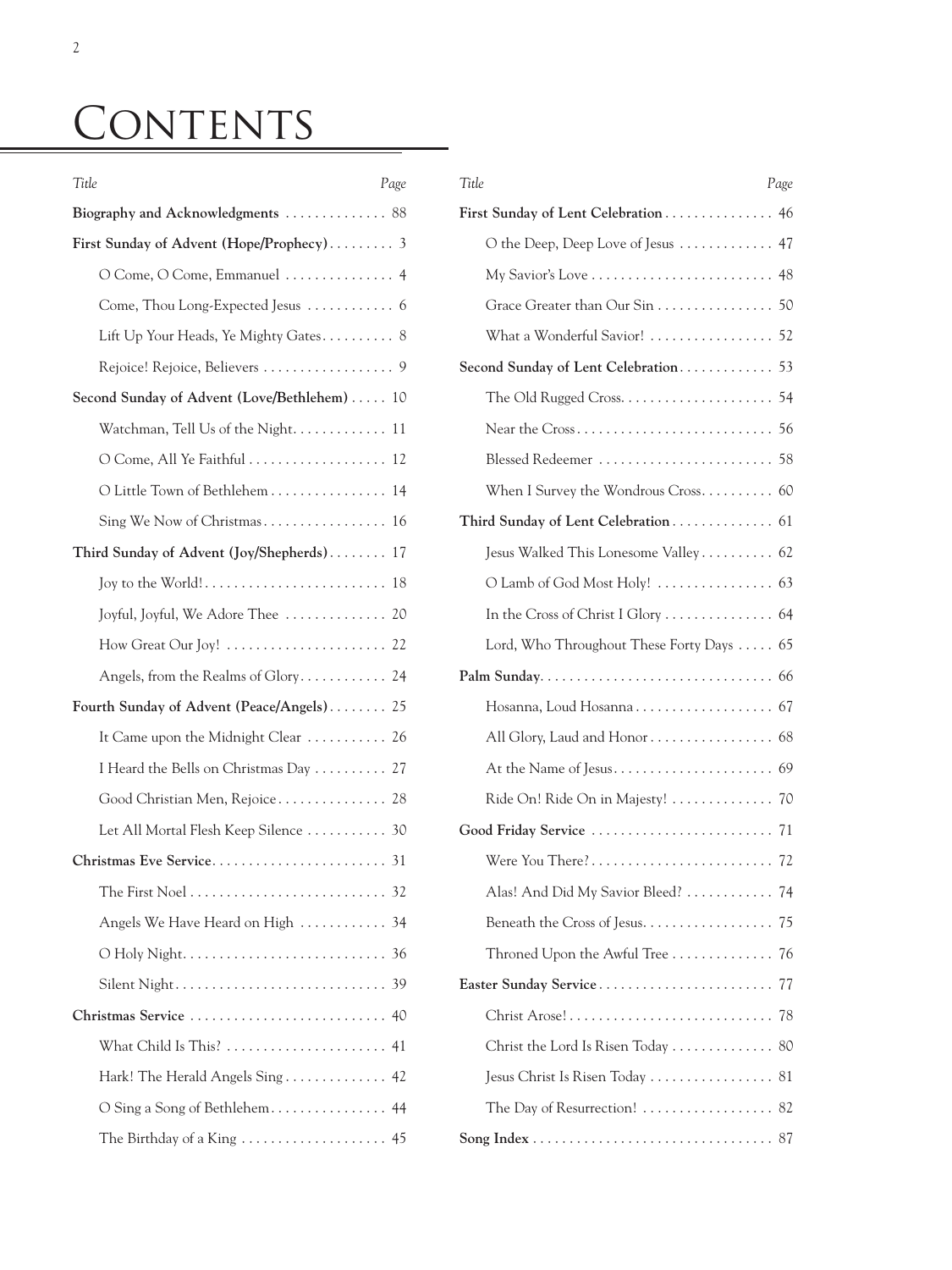# FIRST SUNDAY OF ADVENT (Hope/Prophecy)

The first Sunday of Advent looks forward to the coming of Jesus. We are to trust in God's promises—namely, the promise to send a redeemer—and welcome the Son of God to earth. We are told to "Rejoice!" because Jesus draws nigh to save us. The long-expected Savior is coming.

### **Song list:**

- 1. O Come, O Come, Emmanuel
- 2. Come, Thou Long-Expected Jesus
- 3. Lift Up Your Heads, Ye Mighty Gates
- 4. Rejoice! Rejoice, Believers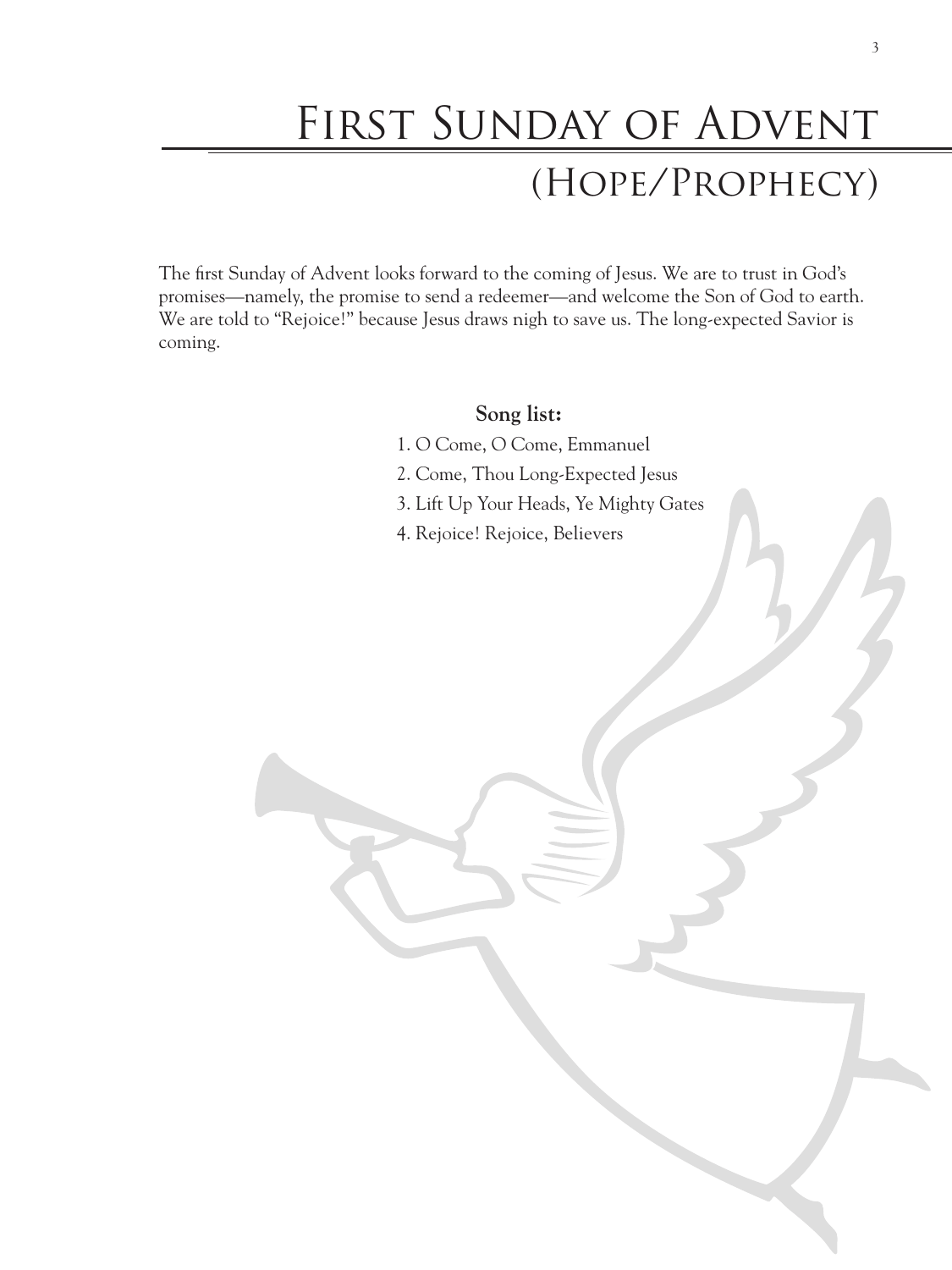## O COME, O COME, EMMANUEL

**Traditional Hymn** Arranged by VINCENT J. CARROLA